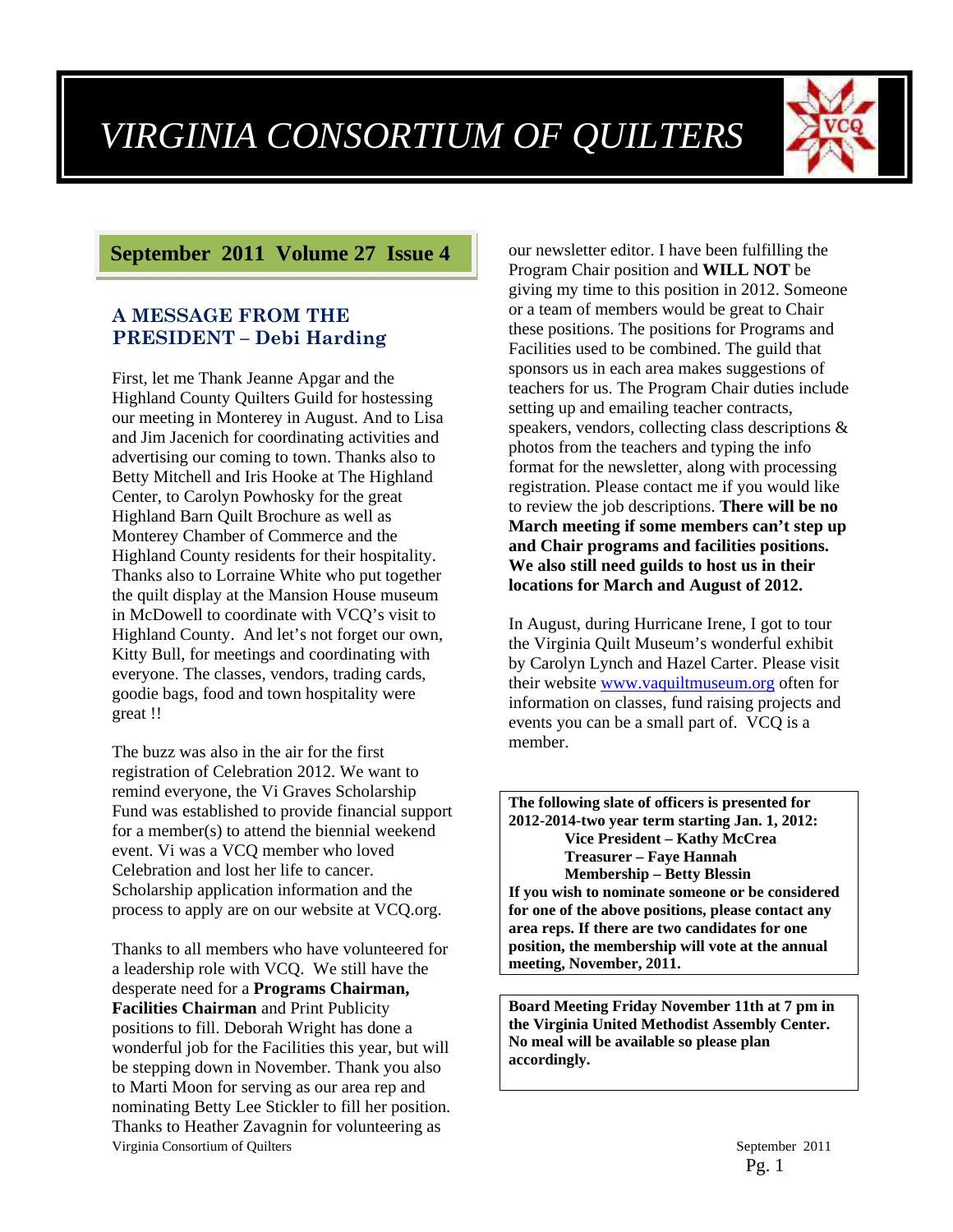*MEET YOUR BOARD OF DIRECTORS President*  **Debi Harding** 757-615-7758 debi.harding@wellsfargo.com *Vice President*  **Kathy McCrea**  kathy.mccrea@cox.net *Secretary*  **Susan Price**  sueprice@cox.net *Treasurer*  **Faye Hannah**  quilterfaye@cox.net *Membership*  **Dianne Reasons** 540-942-5948 dreasons@ntelos.net *Historian*  **Joan McGowan** 703-323-6048 joquilter@aol.com

#### *Programs -* **Open Position**

*Facilities-* **Open Position** 

*Newsletter*  **Heather Zavagnin queennefri@aol.com**

*Print Publicity -* **Open Position** 

*Webmistress*  **Mary Grogan**  webmistress@vcq.org

*Documentation*  **Kitty Bull** 804-748-8504 krabul@comcast.net

*Celebration 2012* **Susan Virden sjsjv@yahoo.com**



#### **Area Representatives**

*One - Northern VA*  **Joan McGowan** 703-323-6048 joquilter@aol.com

*Two – Northern Shenandoah Valley*  **Norma Harris** 540-942-1696 samandnorma@ntelos.net

*Three – Roanoke/Southern Shenandoah Valley*  **Marnie Brush** marnie@brushsml.com

*Four - Charlottesville-Lynchburg, Culpeper.*  **Deb Schupp debschupp@mindspring.com**

*Five - Richmond*  **Karen Dumont** 804-233-7750 kmdumont@comcast.net

*Six - Fredericksburg*  **Betty-Lee Stickler** 804-435-2574 bpsmimi@sticklers.com

*Seven - Southwest*  **Betty Blessin bblessin@triad.rr.com**

*Eight - Tidewater –Peninsula*  **Bonnie Timm** 757-483-4909

*Nine - Tidewater –Southside*  **Debi Harding** 757-615-7758 debi.harding@wellsfargo.com

#### **Advertising for Newsletter & Roster**

|                                                           | Newsletter | Roster  |  |
|-----------------------------------------------------------|------------|---------|--|
| <b>Business Card</b>                                      | \$10.00    | \$20.00 |  |
| $\frac{1}{4}$ Page                                        | 15.00      | 30.00   |  |
| $\frac{1}{2}$ Page                                        | 30.00      | 60.00   |  |
| Full Page                                                 | 50.00      | 100.00  |  |
| <b>Inside Back Page</b>                                   |            | 125.00  |  |
| Classified Ad $(50$ word max – Newsletter only) $$5.00$ – |            |         |  |
| available ONLY to VCQ Members                             |            |         |  |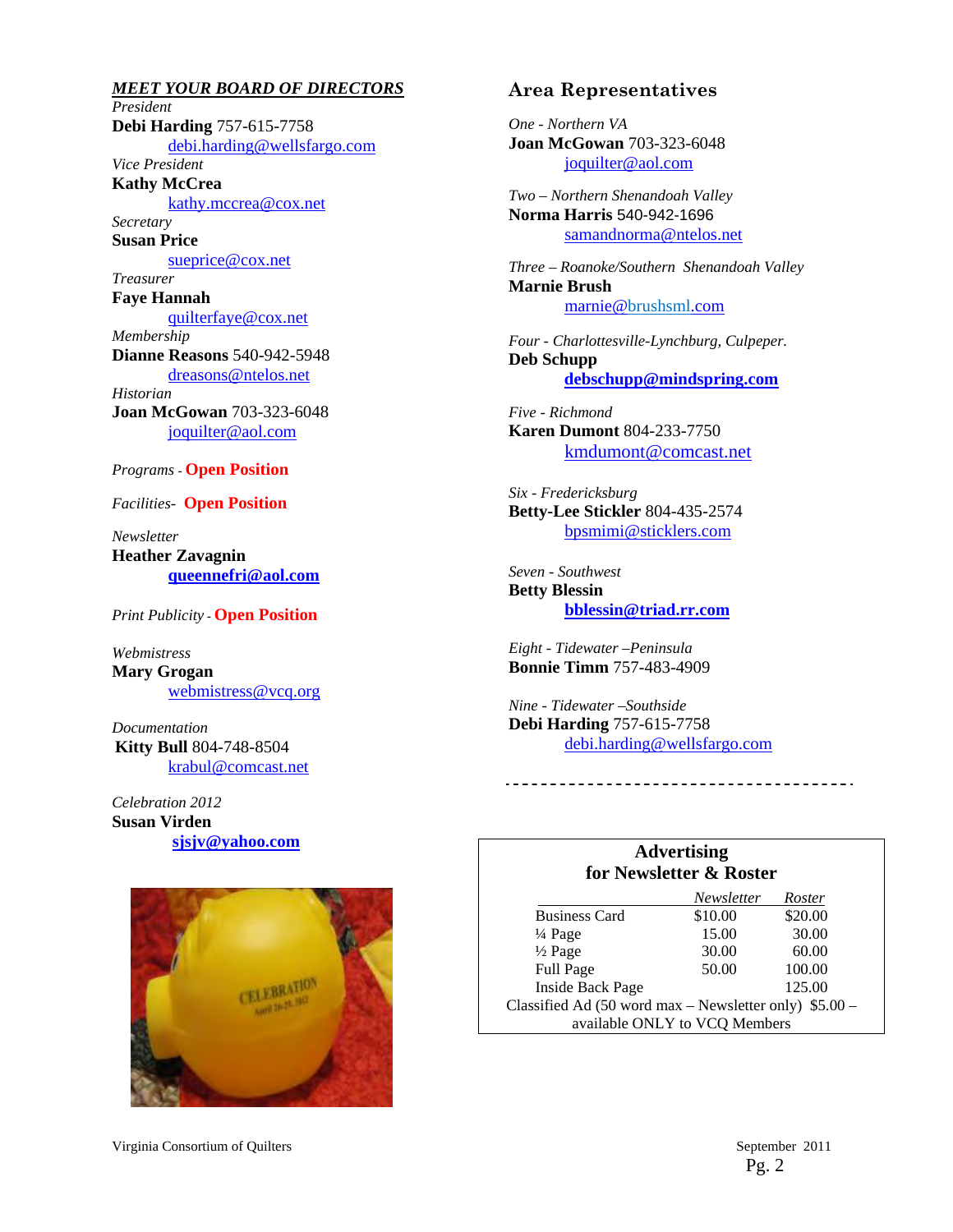#### **VCQ General Meeting 8/13/11 Monterey, VA**

The business meeting began with a portion of the door prizes being given out, and an explanation of the Quilters Trading Cards made by the Highland Quilt Guild for each participant. The original concept for these baseball size cards was to trade them in person. Each person can pick one, and trade if desired.

The meeting was called to order at 12:50. Debi thanked the Highland Quilt Guild for hosting us. We have 80 people in attendance. Show and Tell will be held at 3:30 upstairs in the main room of the Highland Center. A motion was made to dispense with the reading of the minutes and accept them as printed in the newsletter. The motion was approved. A motion was also made and approved to accept the treasurer's report as presented.

Committee Reports:

The program for the November meeting will be work on our new charity project, making pillowcases for foster children in Virginia. We will be meeting at the United Methodist Conference Center in Blackstone, and everything will be under one roof. There are 155 kids right now in foster care in 5 cities in VA. We would like each member to bring enough fabric for 2 pillowcases that are bights, children's novelties, or appropriate for teenagers. Each one requires ¾ yard for the body, ¼ yd for the casing, and a 2" strip for the trim. We can only have about 25 sewing machines, so we will work in stations – cutting, sewing, and ironing. The board requests that the membership approve a start-up fund of up to \$250 to purchase fabric, thread, etc. Karen DuMont has access to quality fabric at greatly reduced prices. A motion was made and approved to budget \$250 for this project. Meetings for 2012 – **sponsors are needed for March and August**. **It is very important to secure facilities in order to plan for these meetings.** April is Celebration, and in November we will be in Martinsville. Membership is currently 286. 52 members requested paper newsletters be sent. Renewal forms are available from Dianne. The new newsletter editor, Heather Zavagnin, was introduced. September 23 is the deadline for submitting information for the next newsletter. Kitty Bull is coordinator of Documentation. She helped document and label some local Highland

quilts that are on display at the McDowell Museum and currently for sale by the family. There is a picnic this evening from 5-8 at the museum.

The Celebration committee noted that samples of all the class projects are in the main room upstairs, and registration will begin following the business meeting. When filling out the form, make sure you have 3 class choices for each day and that you and your roommates list each other on your forms. A \$50 deposit is due today, with final payment due by March 1, 2012. After everyone in attendance today has registered, you may submit a registration for someone not in attendance. Think about volunteering for the 2014 Celebration committee, as teachers are sometimes booked 3 years in advance and you will need to start as soon as 2012 Celebration ends. The Vi Graves Scholarship fund is available for any member unable to attend due to financial hardship. Information and the application will be posted on the web site; application deadline is November 1. We have a new area representative. Marty Moon is stepping down; she will be replaced by Betty-Lee Stickler. We are in dire need of people to fill vacant positions including Programs, Print Publicity, and Facilities. Debi will not be doing multiple jobs in 2012. Without a facility or program chair, we will not be able to meet in March. Please talk to Debi if you are interested in any of these positions. The slate of officers for the November election was introduced. They are: Kathy McCrea for VP, Betty Blessin for Membership, and Faye Hannah for Treasurer. The quilt shop in Covington, Sew Many Quilts, will be open till 7 PM today if you would like to

visit after the meeting; it is an hour away. Artful Gifts and Wool Becomes Ewe in Monterey will also be open after the meeting till 7. The meeting was adjourned.

Respectfully submitted,

Susan Price, Secretary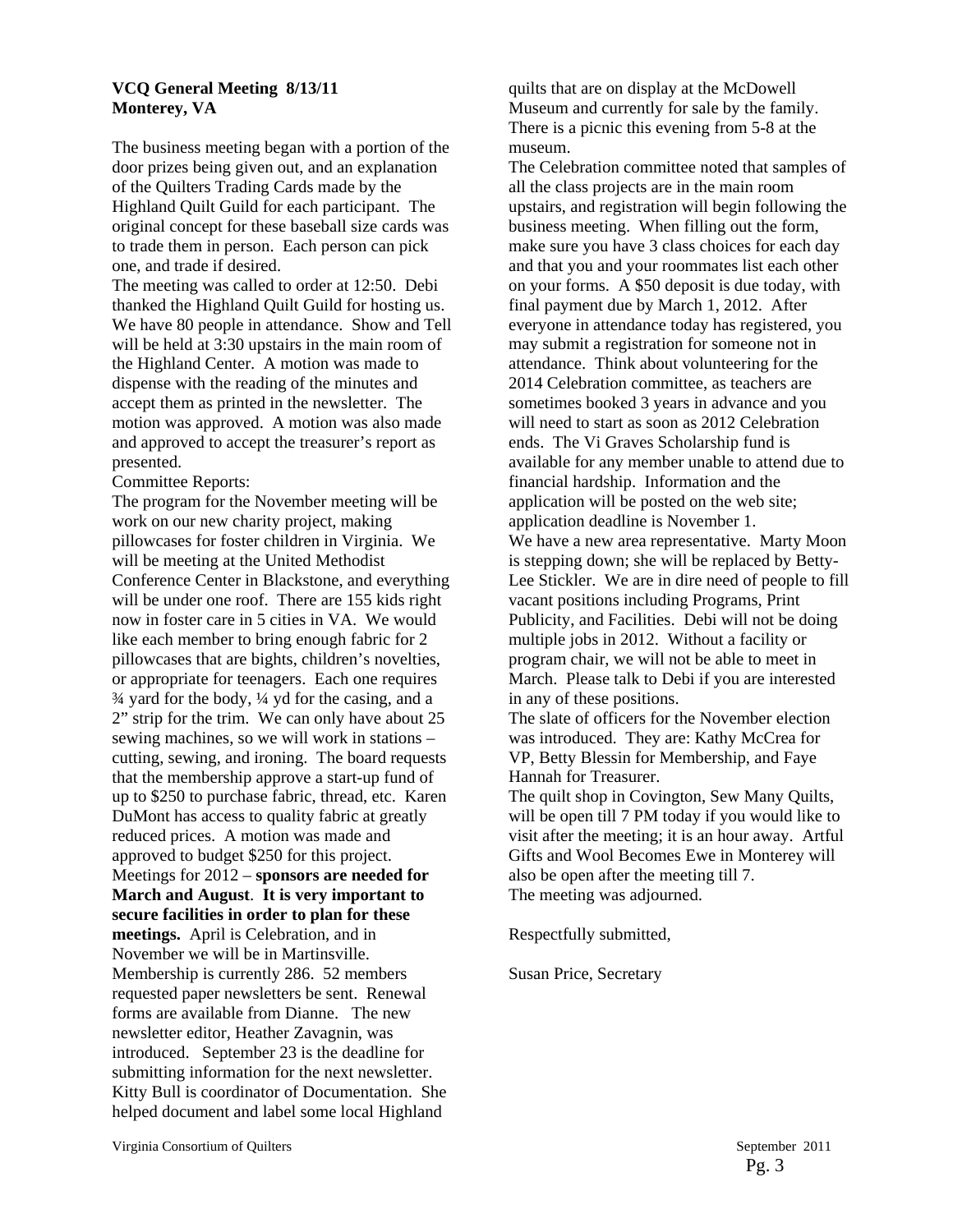**The current newsletter and past newsletters can be viewed and downloaded from the VCQ website at www.vcq.org**

 **Please contact Heather Zavagnin, queennefri@AOL.com or (770)845-5190, or Mary Grogan at webmistress@vcq.org if you are having trouble downloading a copy from the website or if you wish to receive a paper copy of the newsletter thru the US Postal Service.** 

 **If your current physical and/or email address needs to be updated, please fill out the application for membership form at the back of the newsletter or download from the website and send to Dianne Reasons, the Membership Chairperson.** 

## **Calendar of Events**

#### **September 14th - December 17th**

**Exhibit** "Unity in Diversity" A Collection from the Country School Quilters. Curated by Estelle Porter. Current exhibit at the Virginia Quilt Museum, Harrisonburg, VA **www.vaquiltmuseum.org**

#### **September 5th – October 31st Exhibit:**

Kaleidoscope Quilt Show, Alexandria City Hall, Vola Lawson Lobby, 301 King Street, Alexandria, VA **http://visitalexandriava.com/alexandri akaleidoscope**

#### **September 29, 30 and October 1st**

Original Sewing and Quilt Expo at Dulles Expo Center in Chantilly VA http://www.sewingexpo.com/ChantillyVA.a spx

#### **October 21-23**

Richmond Quilters' Guild 2011 Quilt Show at Richmond International Raceway \$7.00 Admission Fee



## **Calendar of Events Continued:**

#### **October 21-22**

Hearts and Hands/ECA Quilters Guild "Pieceful Gardens" 2011 Quilt Show at 1801 Nash Street, Sanford, NC \$5.00 Admission Fee

#### **November 9th -13th**

Quilters Quest Maryland and Northern Virginia Shop Hop **http://www.quiltersquest.org/** 

# **Celebration 2012 Smith Mountain Lake**

April  $26^{th} - 29^{th}$ , 2012

The following are the **Deadline Dates** for item submissions **to the newsletter staff**:

Material can be sent electronically (preferred) to queennefri@aol.com OR mailed to: Heather Zavagnin, 87 White Oak Landing Rd, King William, VA 23086:

| Jan $1st 2012$             | for the VCQ Board              |
|----------------------------|--------------------------------|
|                            | Retreat agenda items           |
|                            | (send to Debi Harding)         |
| Jan $20^{th}$ 2012         | for the March 10 <sup>th</sup> |
|                            | meeting Site TBD               |
| June $15^{th}$ 2012        | for the August $11^{th}$       |
|                            | meeting Site TBD               |
| Sept 14 <sup>th</sup> 2012 | for the Nov $10^{th}$          |
|                            | meeting Martinsville           |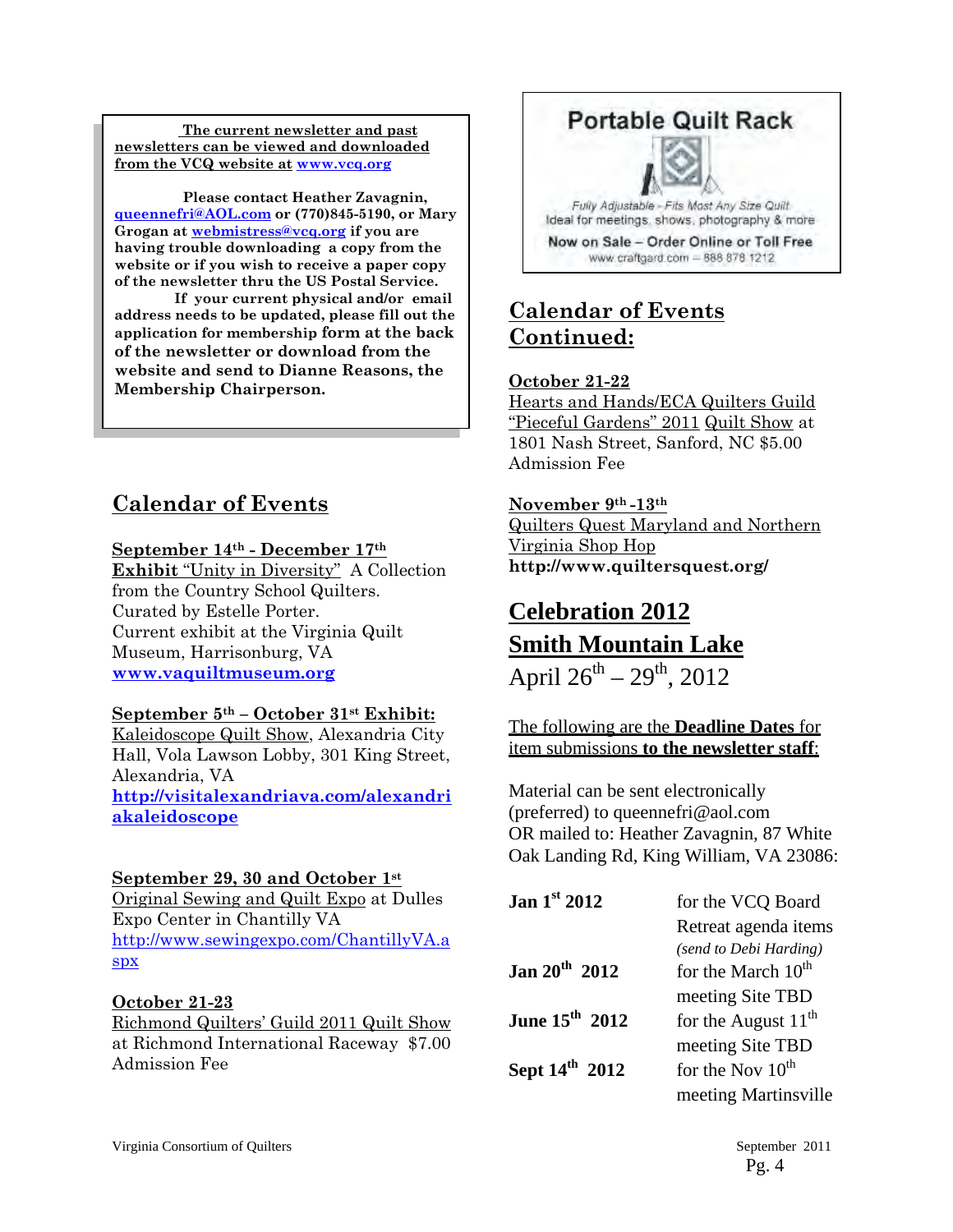**The treasurer's report is not available online.** 

**Feel free to ask for a copy at our next meeting, or you can request a copy be sent to you by email.**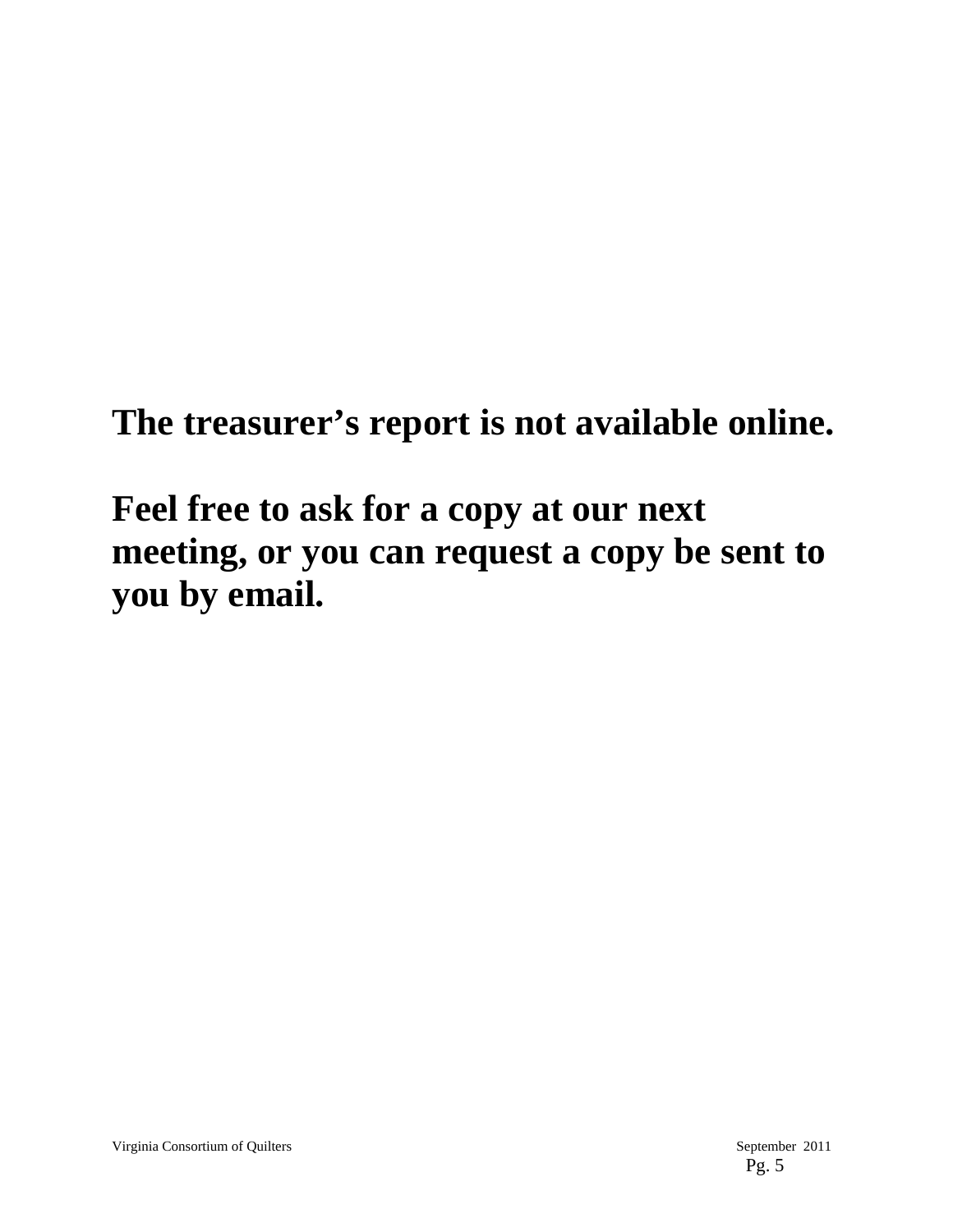# CELEBRATION 2012 NEWS…..

If you have not registered for Celebration 2012, there is still time but don't delay. A \$50 deposit will hold your spot.

The NEWS is: Kathy Stubbs-Ward, one of the Celebration 2012 teachers, is in the Member Spotlight for the National Quilting Association. You can access this information by going to: www.nqaquilts.org/member-spotlight

Feel free to start bringing your Silent Auction items to the November meeting. Be sure to put your name on the items as there will be a prize for the person's item bringing in the most \$\$\$.

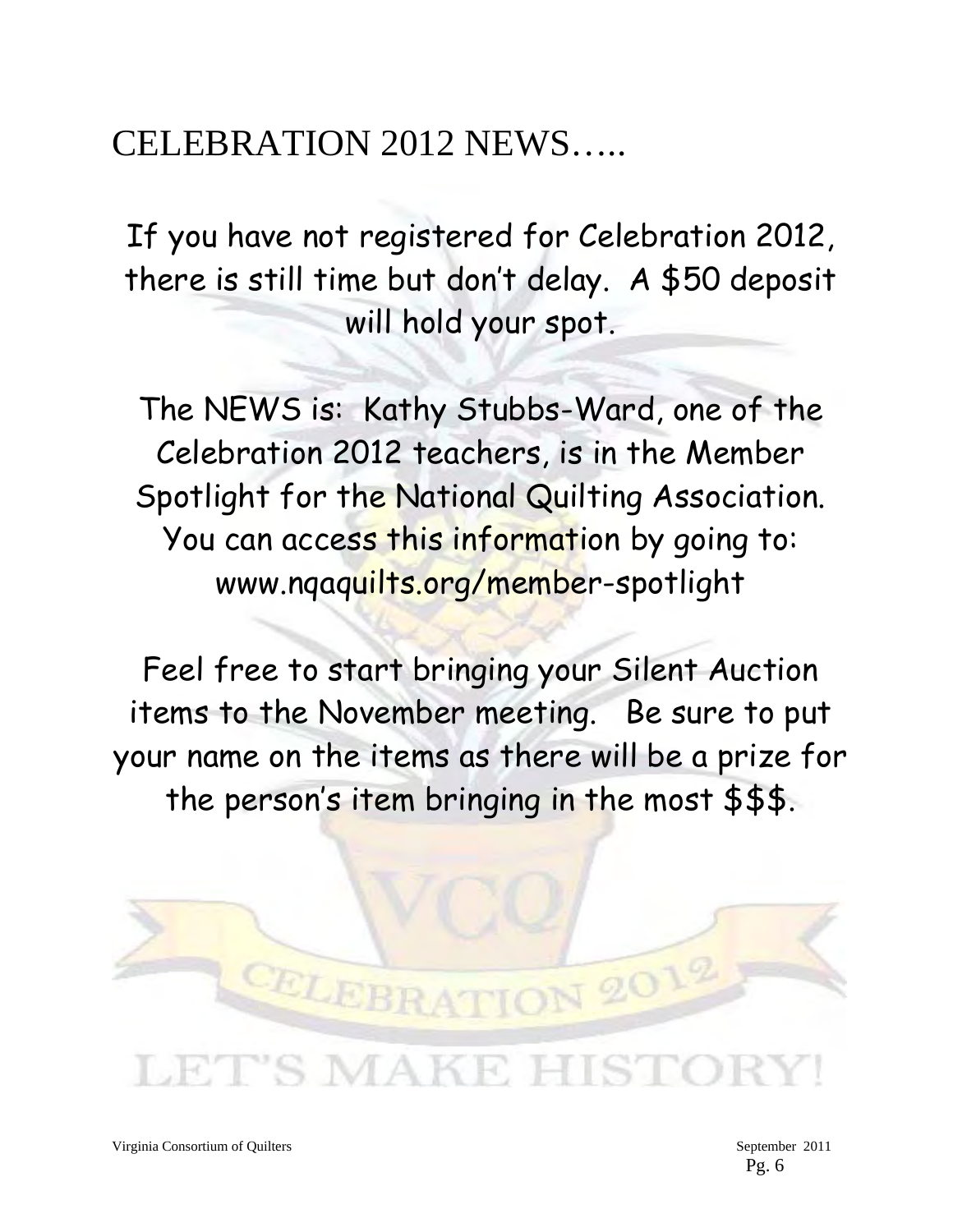Celebration Challenge…

Please visit our website, www.vcq.org for information on the Celebration 2012 Quilt Challenge. We will join with the Alzheimer's Art Quilt Initiative to fight Alzheimer's.



The Alzheimer's Art Quilt Initiative is a national, grassroots organization whose mission is to raise awareness and fund research. "Alzheimer's Illustrated: From Heartbreak to Hope" (a nationally touring exhibit of quilts about Alzheimer's) and the Priority: Alzheimer's Quilts Project are two of its efforts. The AAQI is a totally volunteer organization. No funds are spent on fundraising and 100% of its revenue is used to fund its programs and support research.

Ami Simms, Founder and Executive Director of Alzheimer's Art Quilt Initiative, is a nationally known quilter and lecturer. Come join us as she speaks about her care giving experiences and the national charity she has started.

Friday September 30, 2011 7:00 p.m. Williamsburg Unitarian Church 3051 Ironbound Road A free will donation will be collected for the Alzheimer's Art Quilt Initiative Sponsored by the Colonial Piecemakers Quilt Guild and the Williamsburg Unitarian Universalists

More than 5.4 million Americans have Alzheimer's disease, a progressive and degenerative brain disease that is robbing them of their memories, their life skills, their ability to reason, to learn, and eventually to take care of themselves. Alzheimer's is always fatal unless another disease takes one's life first. Quilters across the United States are threading their needles in the hopes of bringing a cure for Alzheimer's disease one stitch closer.

**Contact Sherry Whitford for more information: sherry.whitford@cox.net**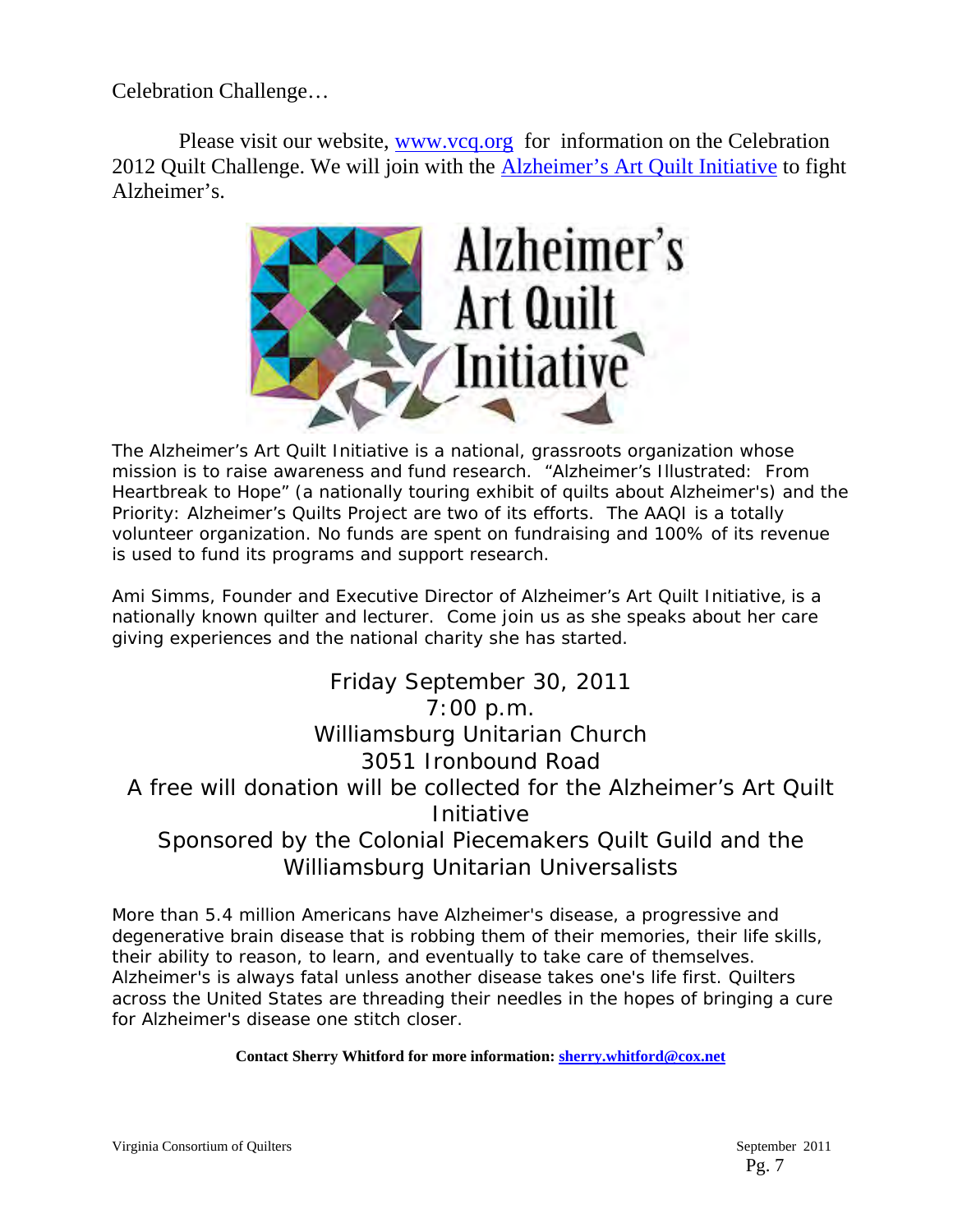#### Dear Quilter,

The National Quilt Museum in Paducah, Kentucky invites your guild to submit quilts to represent your group in a special juried regional exhibit called Quilts of the Appalachian East. We are inviting current guild members in a region comprised of Maryland, North Carolina, South Carolina, Virginia, and West Virginia to submit quilts that represent their best work. We would like to have two images of each quilt by October 3, 2011, for the jury to select from for the exhibition. We encourage you on behalf of your guild to select representative quilts that are original designs or adaptations of a traditional design.

Quilts of the Appalachian East will highlight the work of quiltmakers who are the mainstream of quiltmaking today, and will open here at the National Quilt Museum on January 20, 2012. The jury will select approximately 18 quilts. Notification of acceptance into the exhibition will be by November 1, 2011.

Guidelines for submissions:

•Minimum size: 200" perimeter. Maximum length: 110".

•You must be a current member of your guild. Limit 2 entries per member.

•The quilt must be completed after January 1, 2007; we prefer quilts that are not made specifically for this exhibit.

•For each quilt entered a clear digital image of the entire quilt and a clear digital detail image must be submitted with completed entry form (available on the Museum's website at http://www.quiltmuseum.org/juried-opportunities.html) CDs (not just the CD cover) must be labeled with the quilt title, size, and maker's name. All entries are due October 3, 2011.

Mail to: Quilts of the Appalachian East entry

National Quilt Museum 215 Jefferson Street Paducah, KY 42001

•You may also enter by emailing a completed entry form (available on the Museum's website at http://www.quiltmuseum.org/juried-opportunities.html) and attaching two image files- one clear detail, one clear full shot- of each quilt. Emailed images may be no larger than 550 pixels wide and 200 pixels/inch resolution. Email to jschwender@quiltmuseum.org and use 'Quilts of the Appalachian East entry' in the subject line. All entries are due October 3, 2011.

•Maker's name, address, phone number and email address (if available) must accompany the images. Please label your CDs, slides, or prints (see above).

•Each quilt must have a 4" sleeve at the top edge on the back of the quilt.

•Each quilt must have a label sewn to the back of the quilt with the quilt title and quilt maker's name and address.

•Each quilt must be clean and in good condition.

•We discourage submissions of quilts made from commercial patterns or kits.

The National Quilt Museum is a non-profit institution established to educate the local, national, and international public about the art, history, and heritage of quilt making, including the diversity of quilts and their makers. Quilts of the Appalachian East provides an opportunity for your guild to share the work of the core of American quiltmaking.

This exhibit is supported in part by the Kentucky Arts Council.

 We look forward to your entry. Best regards, Judy Schwender, Curator of Collections / Registrar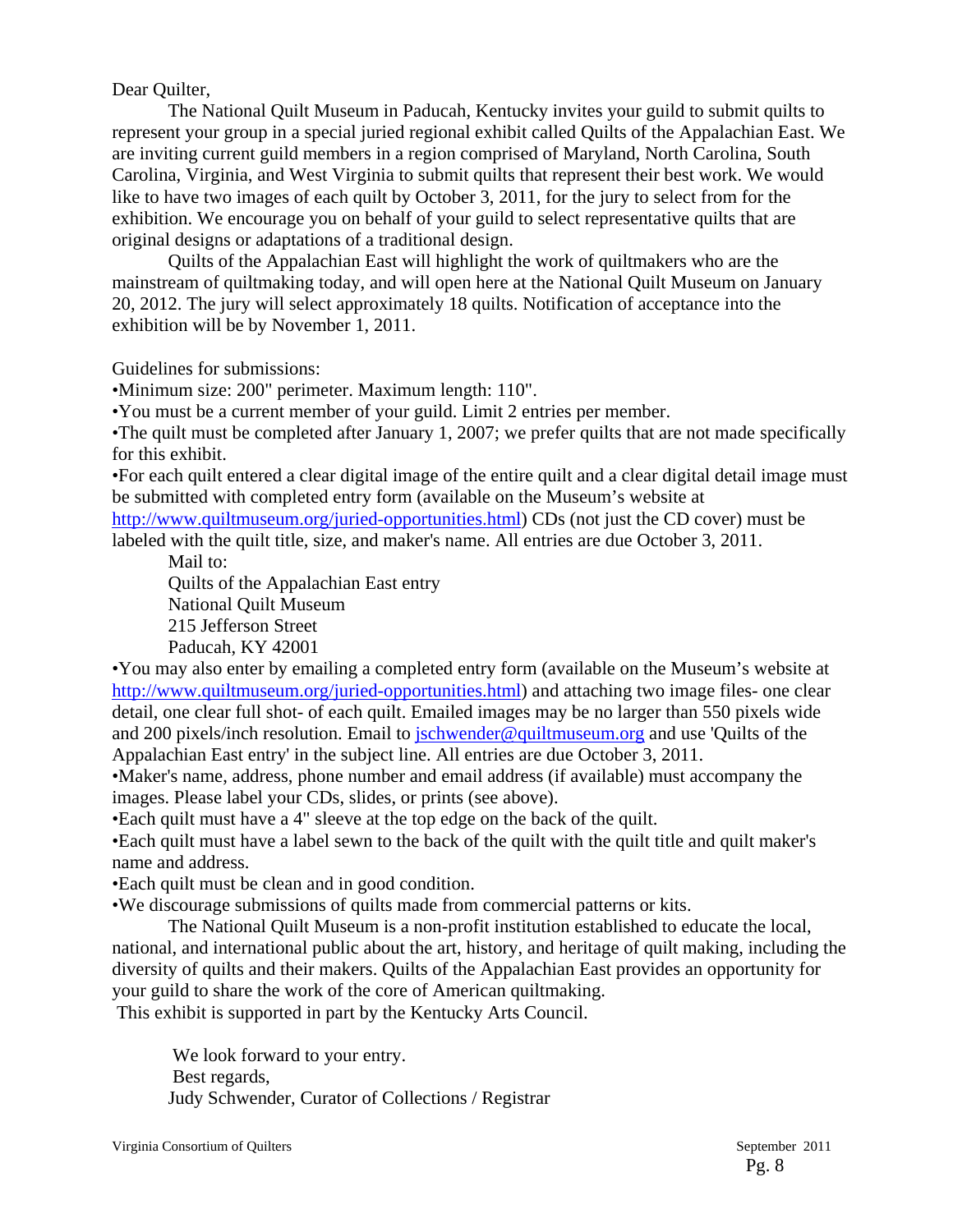## **Virginia Consortium of Quilters Application for Membership**

| check the box below.)                                                                                                                                                                                                                                                        |                        |                                                                            |                         |       |  |
|------------------------------------------------------------------------------------------------------------------------------------------------------------------------------------------------------------------------------------------------------------------------------|------------------------|----------------------------------------------------------------------------|-------------------------|-------|--|
| $( )$ I wish to receive a <i>paper copy</i> of the quarterly newsletter.                                                                                                                                                                                                     |                        |                                                                            |                         |       |  |
| Membership in VCQ is based on a calendar year. Your membership can be paid for multiple<br>years (up to 5 years) with this form. This date will be on your membership card and the mailing<br>label of each newsletter. If dues increase during this period, yours will not. |                        |                                                                            |                         |       |  |
| () New Member () Renewal Amt: \$____________(make check payable to "VCQ")                                                                                                                                                                                                    |                        | (\$20.00 per calendar year up to five years.)                              |                         |       |  |
| Renewal Members Only: Please enclose with your payment, application and a self-addressed<br>stamped envelope (SASE) for your membership card.                                                                                                                                |                        |                                                                            |                         |       |  |
| $( ) I$ am a member of a local quilt guild/group: $( )$ -list all guilds)                                                                                                                                                                                                    |                        |                                                                            |                         |       |  |
| $( )$ I teach and/or lecture about quilting.                                                                                                                                                                                                                                 |                        |                                                                            |                         |       |  |
| $( )$ I may be willing to drive others from my area to VCQ meetings.                                                                                                                                                                                                         |                        |                                                                            |                         |       |  |
| <b>Mail to:</b>                                                                                                                                                                                                                                                              | 310 Isle Avenue        | <b>Dianne Reasons, Membership Chairperson</b><br>Waynesboro, VA 22980-3722 |                         |       |  |
| For Membership Only:                                                                                                                                                                                                                                                         | Ck. No.<br>MCard Date: |                                                                            | Exp. Year:<br>Name Tag: | Area: |  |

Rev. 1/6/2011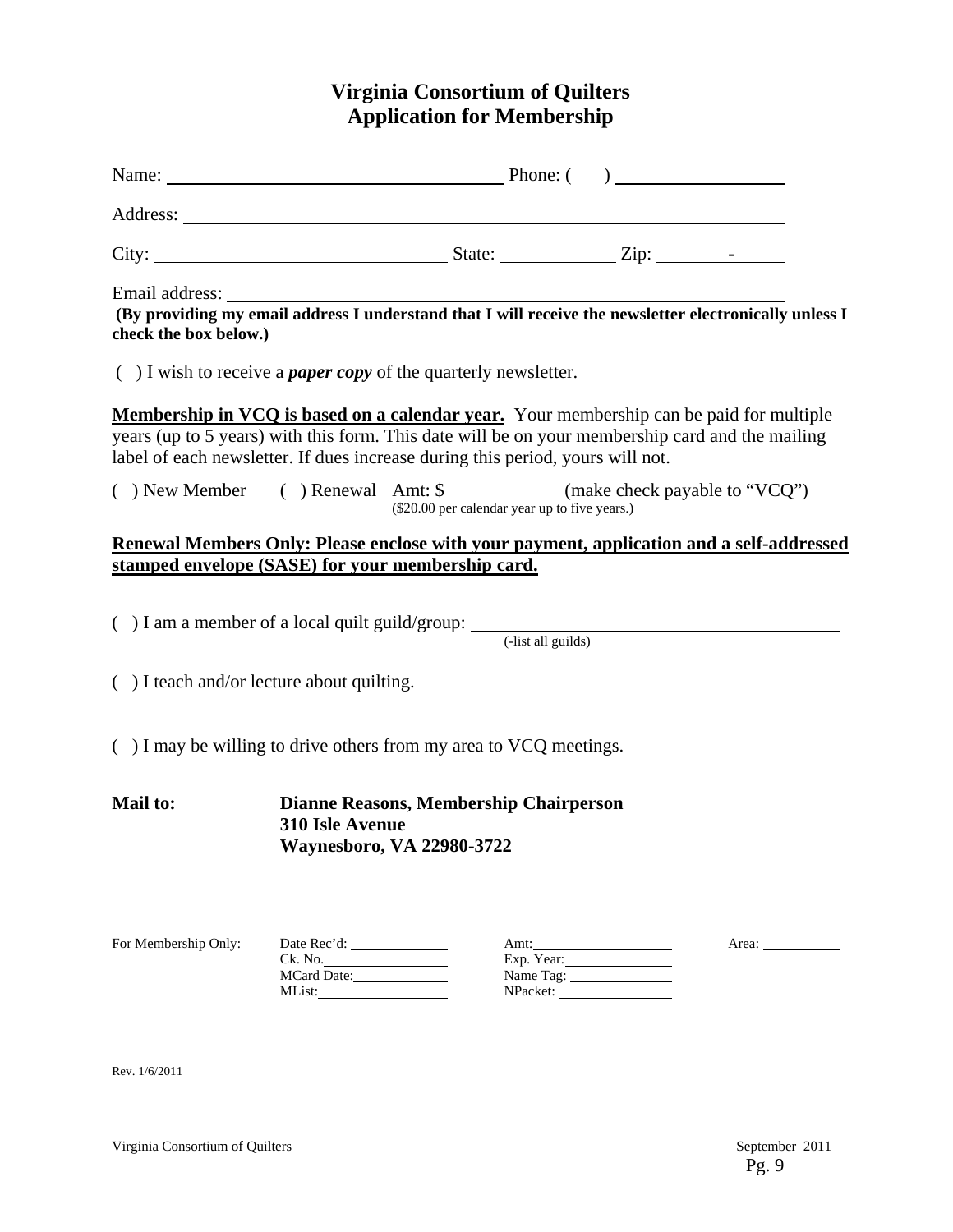### **Virginia Consortium of Quilters will be sponsoring our own November 12th Community Service Meeting in Blackstone VA**

#### **VCQ CHARTIY PROJECT . . .**

For our November 12, 2011 VCQ meeting we will be supporting making pillowcases for Foster Children in Virginia. To kick off the State Wide Project, we will be meeting in Blackstone, at the Virginia United Methodist Assembly Center (*VUMAC.org* to see facility accommodations) to have a community service day, dedicated to making pillowcases. It will be one large "come quilt with me atmosphere", cutting, pressing, sewing and socializing. There will be 2 different rate packages for you to register:

1) arrive Saturday 9am-5pm; includes lunch only for \$15

 2) arrive Friday evening at 2pm with overnight accommodation at the facility- includes breakfast Saturday morning, served at 8am and lunch for \$40.

Rooms have 2, 3 and 4 single beds, towels and sheets are provided. By the way, they have a large heated lap pool so bring your own pool towel(s) you need. The meals Saturday will be prepared by the facility and included in the pricing. VCQ will be paying a portion of the costs.

#### **What to bring for the day:**

We are asking each member to please bring enough fabric to make 2 pillowcases. Prewash, high quality cotton, brights for children and teens would be perfect. The facility room will allow us up to a total of 25 sewing machines. If you can donate any other children's fabrics, the pattern with fabric needed is in this newsletter. We will show everyone how to make pillowcases with No exposed seams. VCQ approved to spend up to \$250 on fabric for the start of this project.

Members may also bring their own projects for Come Quilt With Me-**hand projects preferred**-to sit and sew on Friday evening or Saturday.

#### **Accommodations, Meals, and Meeting Location**:

#### **The Virginia United Methodist Assembly Center (**434)292-5308 (Fax)(434)292-1212  **707 Fourth St, Blackstone, VA 23824 www.vumac.org**

**Directions from 360 in Richmond:** Take 360 West ( Hull Street) to Amelia and look for Exxon Station (on left), Take left on to Route 153 toward Blackstone. Stay on Route 153 until you come to stop sign at Route 460, Make a right turn on to Route 460 West. Stay on 460 West until you see the first Blackstone exit billboard. Take the next left on to Business 460. When you enter the town limits you will be on Main Street. Go through 5 stop lights, Take the second right on to 4th Street, there will be a sign for VUMAC. We are located on Fourth and College Street, proceed around building and enter main parking lot.

**From the West (Roanoke, Lynchburg and areas west):** Take 460 East to the Nottoway Exit (Business RT. 460), 460 (Business) into Blackstone on Church Street, then a right at College Ave. (right past the laundry on the right). Right on Fourth Street to VUMAC, take College Street around building and enter main parking lot on side of building

**From Northern Virginia:** Travel Interstate 95 South reaching Petersburg; follow signs for Interstate 85 South (right exit) of Interstate 85 South-Take the Route 460 west exit- toward Blackstone. The first Blackstone exit (left exit) Business 460. When you get to town this is Main Street. Go through 5 lights; take a right onto Fourth St. We are on the corner of Fourth and College Street around building and enter main parking lot on side of building.

**From Tidewater (Chesapeake, VA Beach, Portsmouth)**: Take Route 460 west until first stop light in Waverly. Take left and get on 40 West. Travel 40 West straight to Blackstone; when you get to the stop light "T" in Blackstone take a left onto Main Street. 460 and 40 West. Go through 5 stop lights and stay on 40 west, then take the 2nd right onto Fourth St. Sign says VA United Methodist Assembly Center- Stay on Fourth St. and you will see the Main Building (4 way stop sign). Follow street around building and enter main parking lot on side of building.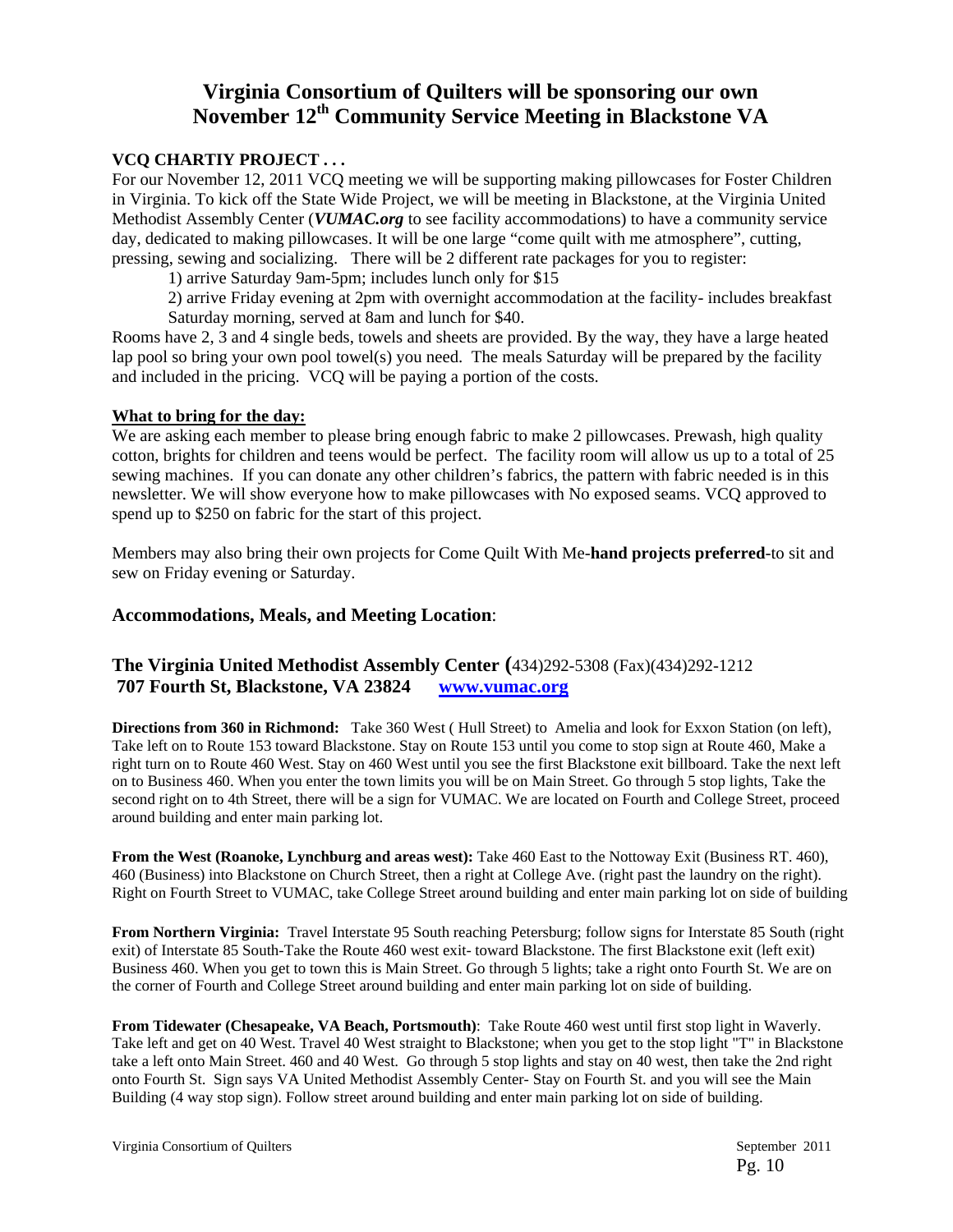## **Notes from Debi:**

Your registration form and check to VCQ must be **postmarked by Saturday, October 29, 2011** to receive the \$10 early registration discount.

Please fill out your registration form completely.

*If possible, Please enclose a return address label with your form to address a postcard.*

**You will receive a Post card with your registration confirmation – Bring your postcard – it is your MEALS TICKET and door prize drawing.** 

#### **Any cancellations must be made by Saturday, October 29***, 2011* **to obtain a refund.**

**Wear your nametag** to the meeting so we can put names and faces together.

We will be scheduling meetings all over the state - if you know any good teachers or vendors please contact me at dharding13@cox.net or 757.615.7758.

## **Friday, November 11th, Schedule:**

#### **Dinner on your own**

 2:00 -6:00 pm Check-In **Come Quilt with us for the evening, work on your own projects**  7:00-8:00 pm VCQ Board Meeting

Saturday, November 12, 2011 Meeting Schedule: 8:00 am Breakfast for those staying overnight (Friday) 8:30-9:00 am Registration for those arriving Saturday only 9:00 – Noon Morning workshop period with stations to work at  $12:00$  Lunch<br> $12:50, 1:20 \text{ nm}$  Ducing

| $12:50-1:20$ pm                   | Business meeting                                   |
|-----------------------------------|----------------------------------------------------|
| $1:30-4:00 \text{ pm}$            | Afternoon workshop period with stations to work at |
| $4:00 \text{ pm}-4:15 \text{ pm}$ | Show and Tell                                      |

## *SHOPS TO VISIT IN THE AREA:*

| <b>ROSE PATCH CREATIONS</b>                       | Keeping You In Stitches LLC      |
|---------------------------------------------------|----------------------------------|
| CREWE, VA                                         | 118 S Broad Street, Kenbridge VA |
| 434-645-7780<br>Kimberly Rose Pannell or Pat Rose | 23944; phone 434-676-4000        |
| www.rosepatchcreations.co                         | PenniesQuiltRoom@aol.com         |
|                                                   | Pennie and Tim Foy, Owners       |
|                                                   | About 3 hrs south of Blackstone  |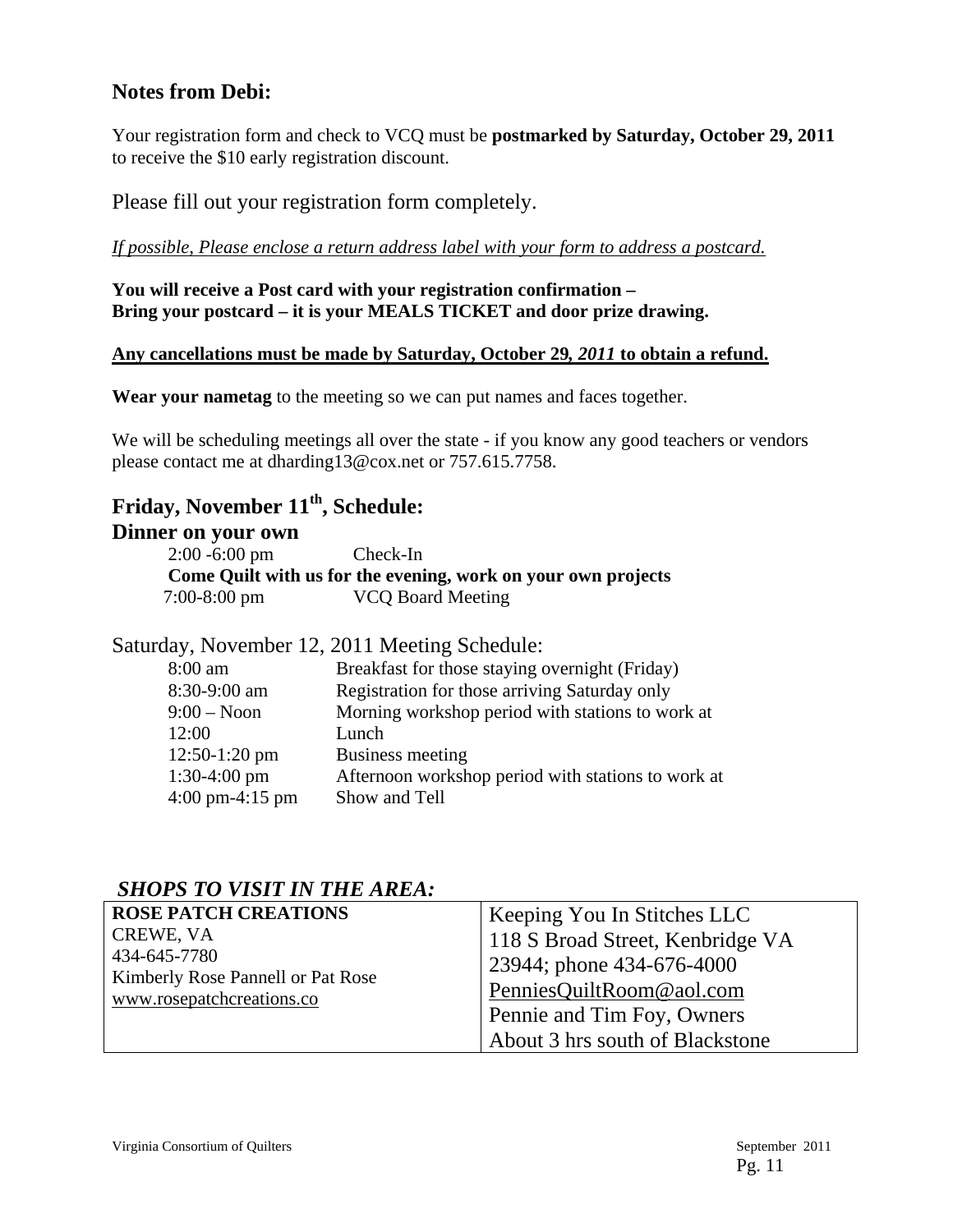#### **VCQ REGISTRATION FORM – Community Service Day, VUMAC, BLACKSTONE, VA**

**Registration form deadline**: To receive the \$10 early registration discount, must be postmarked by *Saturday, October 29, 2011.* Please fill out completely and please **PRINT**.

| Name    |       |      |              | Member NonMember |
|---------|-------|------|--------------|------------------|
| Address |       | City | <b>State</b> | Zip              |
| Phone   | Email |      |              |                  |

#### **Choose One:**

\_\_\_\_\_ Saturday Pillowcases for Foster Kids**\***

**Come Quilt With Me – Hand Projects Highly Recommended** 

#### **\*Power Outlet Space is VERY Limited for Machines. Please let us know if you would bring a machine for Pillowcases for Kids**

Yes, I will be bringing a sewing machine for community service project (Limited space, we will let you know if you need to bring one with your postcard registration and any other details we've forgot)

Rooms have 2, 3 and 4 single beds, towels and sheets are provided. By the way, they have a large heated lap pool so bring your own pool towel(s) you need. The meals Saturday will be prepared by the facility and included in the pricing.

| Cost                                                                                                                           | If postmarked by<br>October 29, 2011 | <b>Full cost after</b><br>10/29/2011 |  |
|--------------------------------------------------------------------------------------------------------------------------------|--------------------------------------|--------------------------------------|--|
| <b>Member</b> - Friday Night Stay with two meals                                                                               | \$40.00                              | \$50.00                              |  |
| (Saturday Breakfast & Lunch)                                                                                                   |                                      |                                      |  |
| <b>Member</b> - Saturday (Lunch)                                                                                               | \$15.00                              | \$25.00                              |  |
| Non-member, Friday Night Stay with two                                                                                         | \$55.00                              | \$65.00                              |  |
| meals (Saturday Breakfast & Lunch)                                                                                             |                                      |                                      |  |
| Non-member - Saturday (Lunch)                                                                                                  | \$25.00                              | \$35.00                              |  |
| ROOMMATE (s) PREFERENCE: 1)<br>(2)<br>$\left(3\right)$<br>4)                                                                   |                                      |                                      |  |
| Amount enclosed:<br>$\mathbb{S}$ and $\mathbb{S}$                                                                              |                                      |                                      |  |
| Special lunch requirements:<br>Vegetarian gluten-free Allergic to                                                              |                                      |                                      |  |
| Send class registration form and your check <b>payable to VCQ</b> to<br><b>Debi Harding</b><br>2356 Bizzone Cir                |                                      |                                      |  |
| Virginia Beach, VA 23464 Questions? Contact Debi Harding (757)615-7758 or<br>debi.harding@wellsfargo.com or dharding13@cox.net |                                      |                                      |  |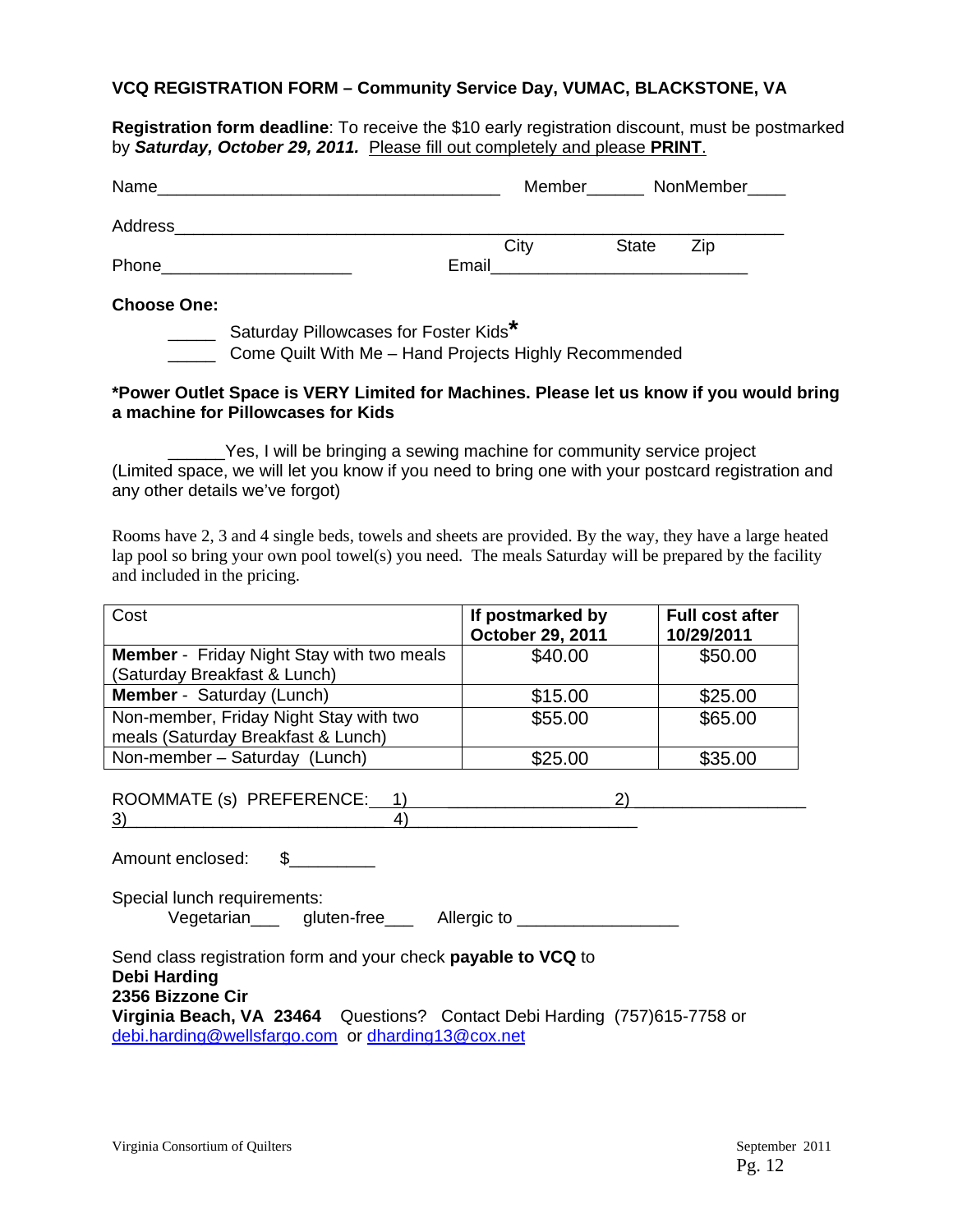## **Making Pillowcases for Foster Kids**

## Easy Pillowcase Directions

| Main Piece          | $27''$ x 41" (3/4 yd)   |
|---------------------|-------------------------|
| <b>Border Piece</b> | $10''$ x 41" (1/3 yd)   |
| <b>Accent Piece</b> | $3''$ x 41" (1/8 yd) ** |

- 1. Lay 10: border piece right side up on table.
- 2. Lay main piece of pillowcase right side up on top of border piece. All raw edges match at top.
- 3. Press the 3" accent strip in half (long ways) and lay face up on top of main piece. All raw edges match at top.
- 4. Roll the main piece of fabric from the bottom up and then fold the border piece up to the top. Pin all the raw edges together.
- 5. Stitch ½ inch along the edge. You now have a tube of fabric. Turn the tube inside out. Like magic your pillowcase is nearly finished with no raw edges and a completed finished edge on the front and back.
- 6. Finish the side seams and bottom seams with a "French Seam" so you have no raw edges on the inside seams. To do a "French Seam" – put pillow case WRONG sides together and stitch a scant  $\frac{1}{4}$  inch seam. Turn so that the right sides are together and sew a  $\frac{1}{2}$  inch seam.

Congratulations! Now, you have a beautifully finished pillowcase

Note on sizes –

Main Piece fabric sizes:

| For Standard Size Pillowcase | $27''$ x 41"       |
|------------------------------|--------------------|
| For Queen Size Pillowcase    | $30'' \times 41''$ |
| For King Size Pillowcase     | $34" \times 41"$   |

\*\* I usually use leftover binding strip for the accent strip and the 2 1/2" strip works just fine.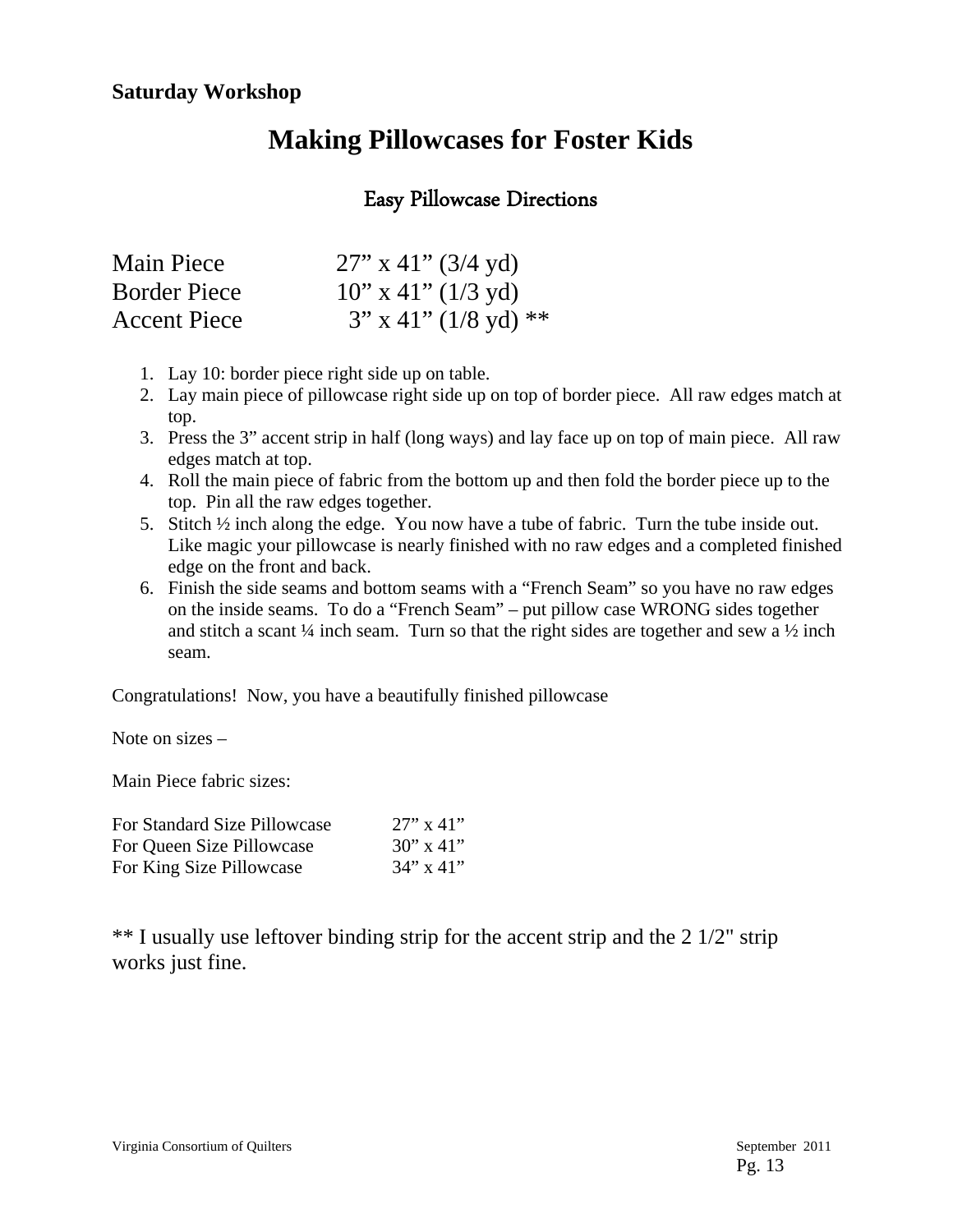The Vi Graves Celebration Scholarship was established to provide financial support for a VCQ member to attend the biennial weekend event. Vi was a VCQ member who loved Celebration and lost her life to cancer. Scholarships can be for the full Celebration cost, or partial, depending on need and funds available. Applications are submitted to the VCQ President, who along with the Vice President will determine the number and amount of scholarships granted. This process is confidential. If you would like to nominate someone to receive the scholarship, please submit the name to Debi Harding. Debi will send the application form to the nominee. The deadline for submission of the application for Celebration 2012 is January 1, 2012.

#### **Virginia Consortium of Quilters Celebration 2012 Vi Graves Scholarship Application Submit by November 1, 2011 in order to be considered**

| Name                                                                                                                                                                     |                                              |                                                                                                                                                                         |
|--------------------------------------------------------------------------------------------------------------------------------------------------------------------------|----------------------------------------------|-------------------------------------------------------------------------------------------------------------------------------------------------------------------------|
| <b>Street Address</b>                                                                                                                                                    |                                              |                                                                                                                                                                         |
| City                                                                                                                                                                     | <b>State</b>                                 | Zip Code                                                                                                                                                                |
| <b>Home Phone Number</b>                                                                                                                                                 |                                              | <b>Cell Phone Number</b>                                                                                                                                                |
| <b>Email address</b>                                                                                                                                                     |                                              |                                                                                                                                                                         |
| How long have you been a member of VCQ?<br>How long have you been quilting?<br>If Yes, which year(s)?                                                                    |                                              | Request for Full or Partial scholarship (circle one): Full or Partial<br>years<br>$\rule{1em}{0.15mm}$ years<br>Have you ever attended Celebration (circle one)? Yes No |
| Describe the reason for scholarship application:                                                                                                                         |                                              |                                                                                                                                                                         |
|                                                                                                                                                                          |                                              |                                                                                                                                                                         |
| <b>Applicant's Signature:</b><br>Please submit to: Debi Harding<br>Questions? Contact Debi Harding (757)615-7758 or<br>debi.harding@wellsfargo.com or dharding13@cox.net | 2356 Bizzone Cir<br>Virginia Beach, VA 23464 |                                                                                                                                                                         |

This application will be held confidential, reviewed by the President and Vice President and shredded at the end of the application process.